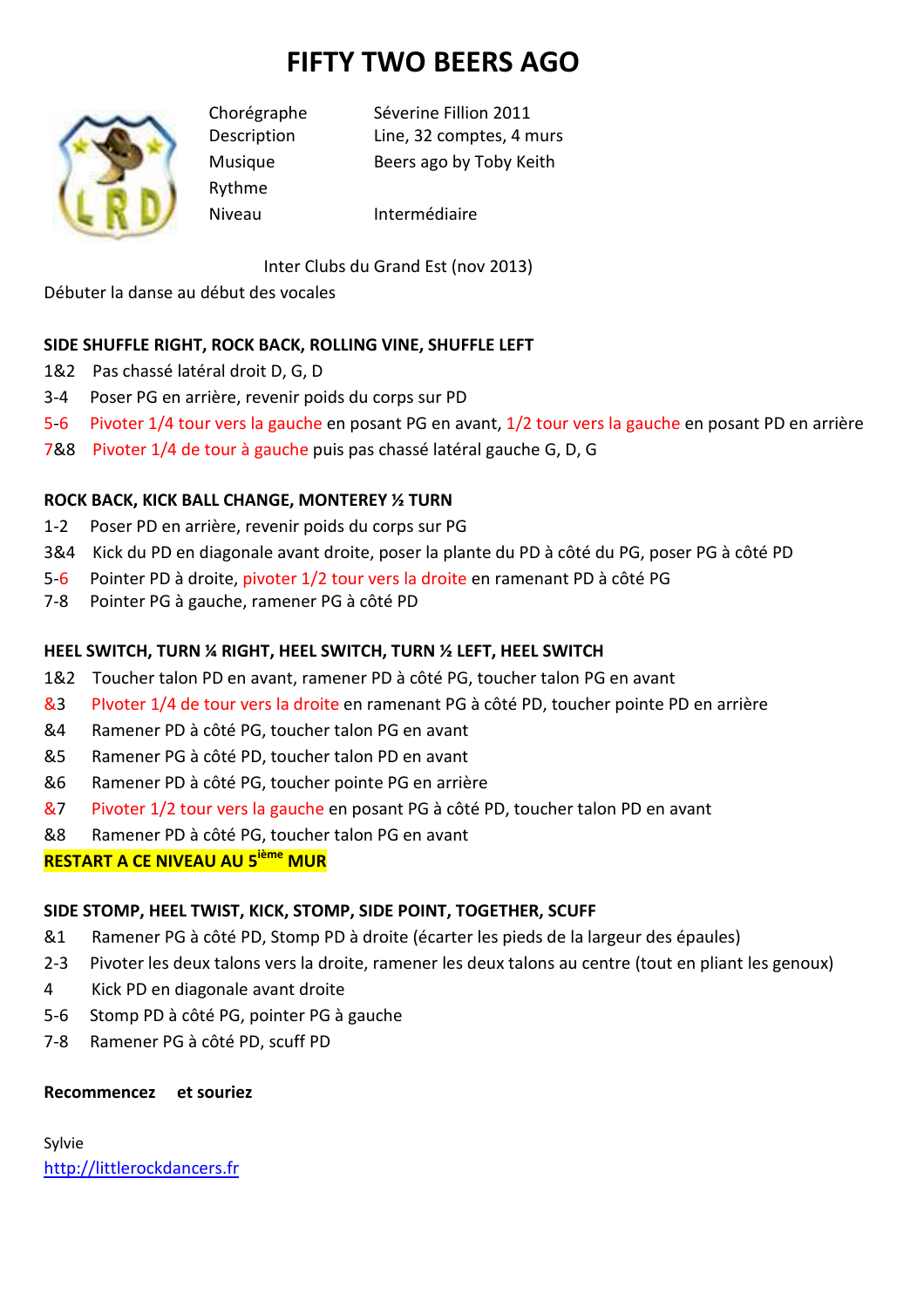**Musique : "Beers ago" Toby Keith (album : Clancy's Tavern) Chorégraphe : Séverine Fillion (nov 2011) Description : Danse en ligne, 4 murs, 32 comptes Niveau : Intermédiaire 1-8 SIDE SHUFFLE RIGHT, ROCK BACK, ROLLING VINE – SHUFFLE LEFT**  1&2 Shuffle D G D à droite 3-4 Rock step G derrière, revenir sur PD 5-6 ¼ tour à G et PG devant, ½ tour à G et PD derrière 7&8 ¼ tour à G et Shuffle G D G à gauche **12 :00 9-16 ROCK BACK, KICK BALL CHANGE, MONTEREY ½ TURN**  1-2 Rock step D derrière, revenir sur PG 3&4 Kick D en diagonale avant D, poser plante PD à côté du PG, poser PG à côté du PD 5-6 Pointer PD à droite, ½ tour à D et poser PD à côté du PG **6 :00**  7-8 Pointer PG à gauche, poser PG à côté du PD **17-24 HEEL SWITCH, 1/4 TURN RIGHT, HEEL SWITCH, 1/2 TURN LEFT, HEEL SWITCH**  1&2 Talon D devant, revenir sur PD, Talon G devant &3 Revenir sur PG avec ¼ de tour D, touch pointe D derrière **9 :00**  &4 Revenir sur PD, talon G devant &5 Revenir sur PG, Talon D devant &6 Revenir sur PD, touch pointe G derrière &7 Revenir sur PG avec un ½ tour G, Talon D devant **3 :00**  &8 Revenir sur PD, Talon G devant **\* Restart ici sur le 5ème mur 25-32 SIDE STOMP, HEEL TWIST, KICK, STOMP, SIDE POINT, TOGETHER, SCUFF**  &1 Revenir sur PG, Stomp D à droite (pieds largeur des épaules) 2-3 Pivoter les 2 talons vers la D, revenir les 2 talons au centre (en pliant légèrement les genoux) 4 Kick D en diagonale avant droite

5-6 Stomp D à côté du PG, pointer PG à gauche

7-8 Ramener PG à côté du PD, Scuff D

**Recommencer au début en vous amusant !**

### **Informations pour contacter le chorégraphe:**

**Séverine Fillion** | [Courriel] | [Website] | **Adresse:** France